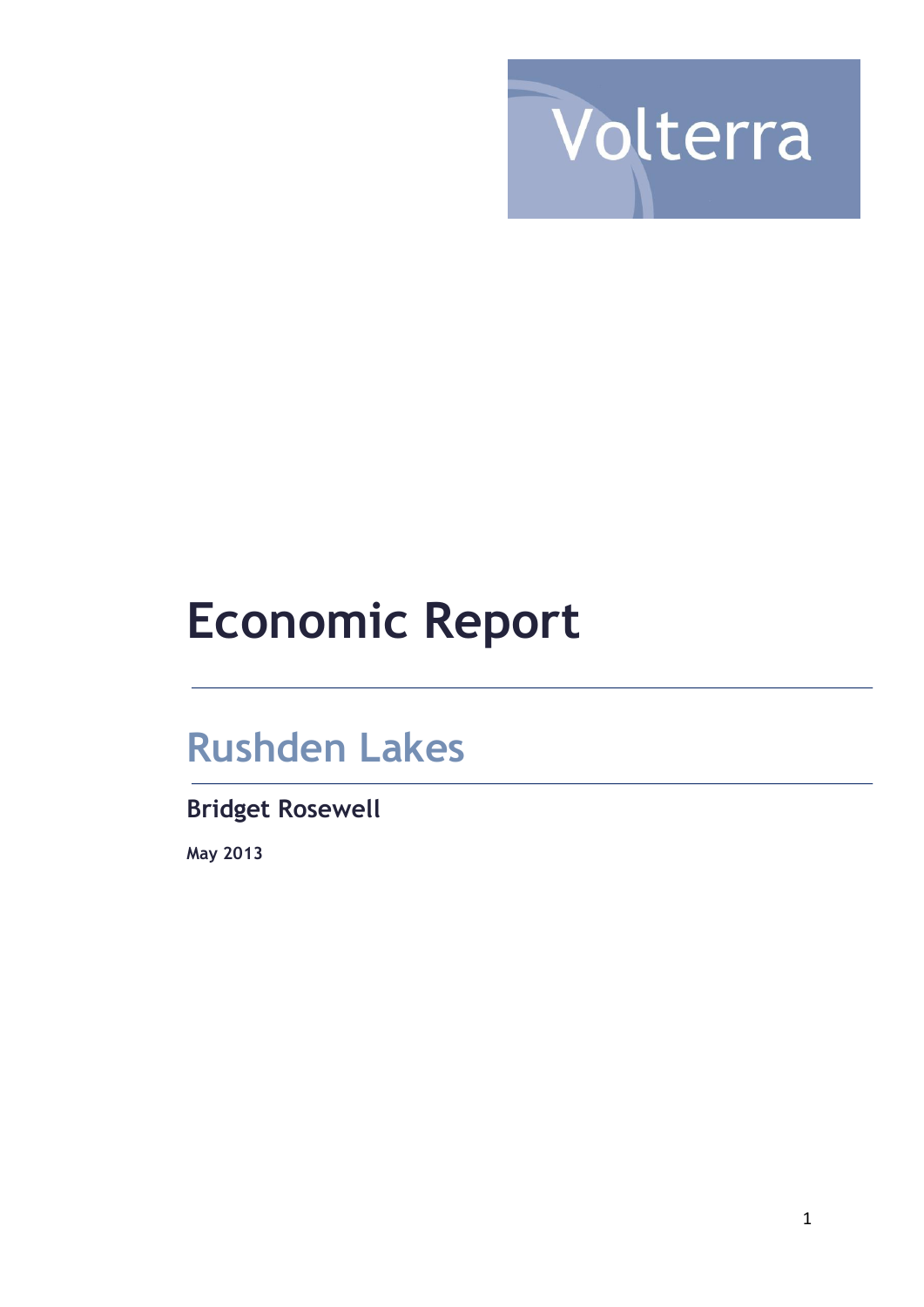# **1 Credentials**

- 1.1 I am an economist with specialist experience in economic development and analysis over the past 20 years. I am a Senior Partner of Volterra Partners, and have advised on numerous major development projects. Between 2002 and spring 2012 I was also the Chief Economic Adviser to the Greater London Authority, where I advised the Mayor of London on key economic issues that London faces.
- 1.2 I also led GLA Economics, which advised the GLA, Transport for London and the London Development Agency on economic matters. I was responsible for analysis and forecasts of the London economy and its constituent parts as well as for advice on the economic impact of mayoral policies.
- 1.3 I advise on major projects. In particular, I was responsible for developing the economic case for Crossrail and the significant changes to evaluation techniques which this required. I developed innovative techniques to support the case for the Thames Gateway Bridge at Gallions Reach and more recently I led a team looking at the integrated needs of the Thames Estuary. This includes the consideration of aviation capacity needs and the feasibility of new airport capacity in the Estuary.
- 1.4 I prepared advice and a witness statement for the judicial review of the proposal to expand Heathrow with a third runway. I also acted for Hertfordshire and Essex County Councils on the case against a second runway at Stansted, a proposal which was subsequently withdrawn.
- 1.5 I advised the Manchester Independent Economic Review on the economics of cities and recently sat as a Commissioner on the North East Economic review, chaired by Lord Adonis.
- 1.6 I have been responsible for advising a number of clients on the economic case for developments in a number of sectors including industrial plants, such as a cement plant in Medway and leisure facilities, such as an arena in Croydon and Pinewood Studios expansion, as well as numerous office and housing developments.
- 1.7 I founded my previous consultancy, Business Strategies Ltd, in 1988 which developed methods of localised economic forecasting and impact analysis which are widely used by local authorities.
- 1.8 I took my first degree at the University of Oxford in 1974 and subsequently took the MPhil in Economics at the University of Oxford in 1976. Prior to entering consultancy, I taught at the University.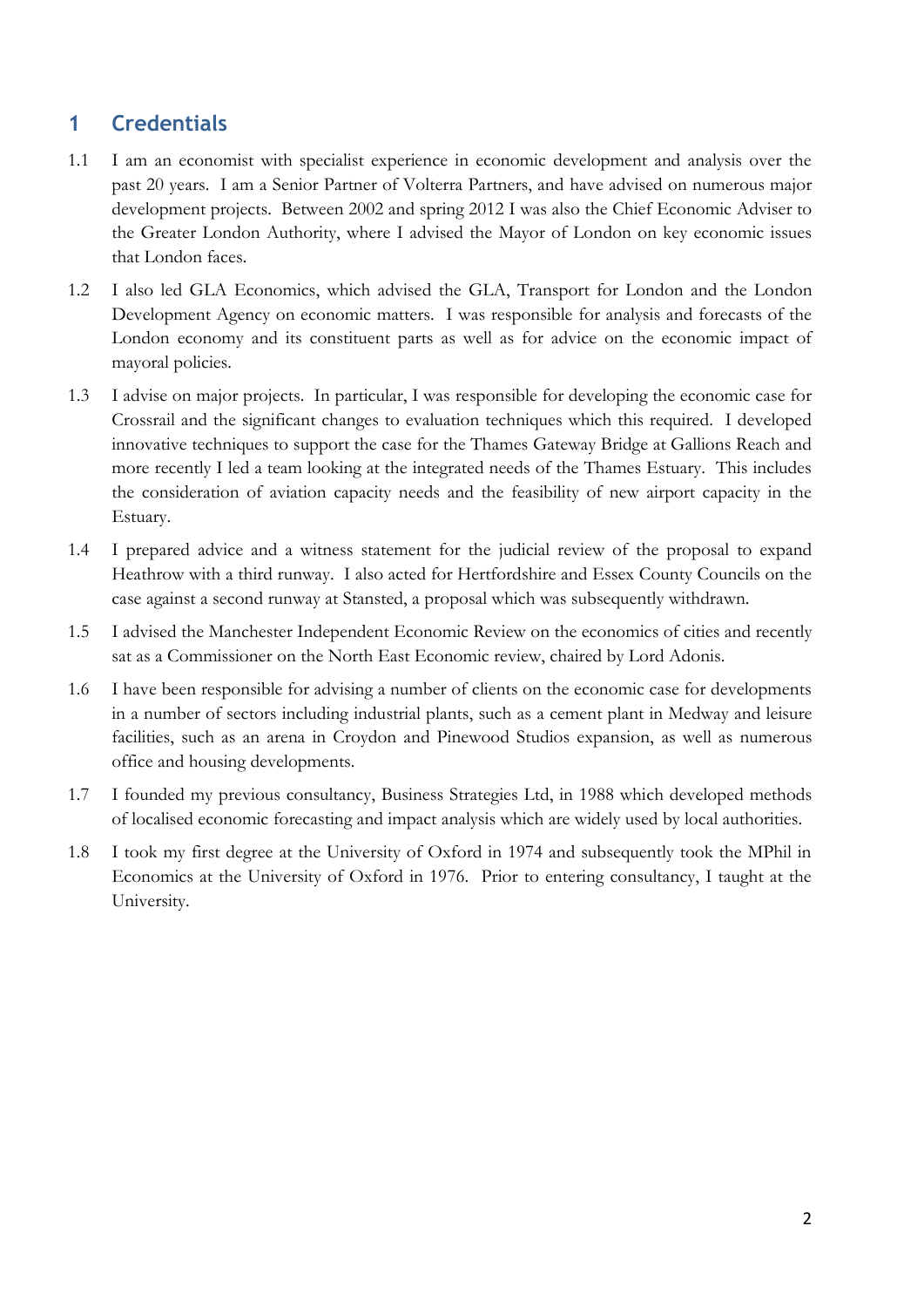# **2 Executive Summary**

- 2.1 The proposed development of Rushden Lakes will create 1359 jobs directly, and 1714 jobs once multiplier effects are taken into account. Most of these are in retail and will be taken up by the residents of Rushden and North Northamptonshire.
- 2.2 The development proposals come against the backdrop of high unemployment in Rushden and North Northamptonshire. Since 2008, the claimant count has nearly doubled in Rushden and other districts within North Northamptonshire.
- 2.3 Most of the newly created jobs are likely to be retained within North Northamptonshire. Indeed, the most recent data show that some 80% of those employed in Rushden live within North Northamptonshire. The new jobs created by the development should help to reduce unemployment levels in both the local area and in North Northamptonshire as a whole.
- 2.4 Overall, I estimate that the economic benefits of the operational jobs created by the development will be over  $\ell$ ,31m per year. Of the total benefits, some  $\ell$ ,23m is likely to be retained within North Northamptonshire.

| <b>Total</b> |            |                        | <b>North Northamptonshire</b> |  |  |
|--------------|------------|------------------------|-------------------------------|--|--|
| FTE jobs     | EB (£m per | EB (£m)per<br>FTE jobs |                               |  |  |
|              | year)      |                        | year                          |  |  |
| 1,714        | 31         | 1,306                  | 23                            |  |  |
|              |            |                        |                               |  |  |

*Table 1: Operational jobs benefit summary*

*Source: Volterra 2013*

- 2.5 In addition, most of these benefits are likely to be a net addition to the economy of North Northamptonshire. Available expenditure taking account of the expected growth in population and expenditure within Rushden and North Northamptonshire is large enough to accommodate the additional retail capacity that will be brought about by the proposed development. This supports the minimal displacement of retail spend from retail operations in Northamptonshire shown by Mr Burnett in his proof of evidence.
- 2.6 Finally, Rushden Lakes will also help to meet some of the key aims of East Northamptonshire's Tourism and Economic Development Strategy. In tandem with a number of other planned schemes, the Rushden Lakes retail and leisure development will enhance the use of the River Nene and wider Valley as a tourism destination. The development is likely to encourage repeat visits and longer stays in the District itself and the County as a whole.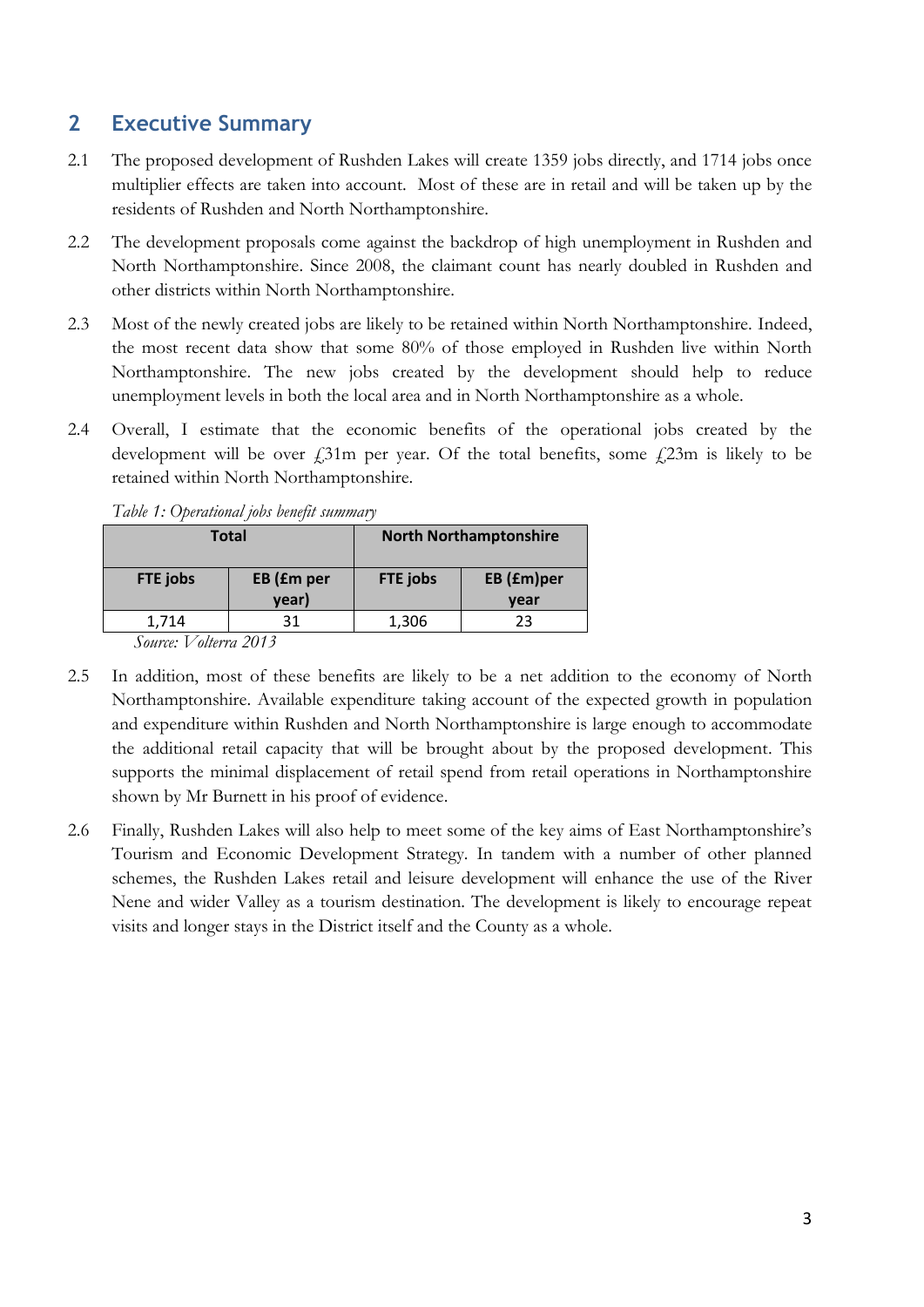# **3 Introduction**

- 3.1 I have been asked to provide an assessment of the economic impacts of the proposed development at Rushden Lakes. I take into account earlier analysis and criticism and provide my own view. I look at the capacity of the development, the activity created and the benefits to the local and wider economy.
- 3.2 I used the Nortoft Economic Benefit report<sup>1</sup>, the Drivers Jonas Deloitte  $(D/D)^2$  representation, the Colin Burnett Proof of Evidence (Colin Burnett) 3 as well as my own material. I cross refer to others' evidence and the ES Addendum<sup>4</sup> where relevant. I have also reviewed the Nortoft Economic Benefit report and DJD separately, and provide my views in relation to these two reports in Appendices 1 and 2 of this economic report.
- 3.3 I conclude that this development offers significant benefits to the local economy on a continuing basis, both in enabling local employment opportunities, providing local employment growth to match population growth, and in enhancing local facilities.

# **4 The Local Economy and the Benefits of the Development Proposals**

- 4.1 I start by examining the current economic conditions within Rushden, East Northamptonshire and Northamptonshire as a whole. For the purposes of this report, I will use of the following geographic definitions – this is consistent with the definitions used in the Mr Burnett's Proof of Evidence:
	- The 'Local Area' consists of the Zone 10<sup>5</sup> catchment area of North Northamptonshire.
	- $\bullet$ The 'Sub-Region' consists of the North Northamptonshire Catchment Area ("NNCA") outside the Local Area. This is a combination of Corby, Wellingborough, Kettering and East Northamptonshire (excluding the Local Area). The Sub-Region includes Zones 1 to 9 and 11; Zone 10 is not included as we define this as the Local Area.
	- At various points in this report, East Northamptonshire alone will be referred to, being the Local Authority (LA) within which Rushden Lakes is located. Northamptonshire is also referenced to as the County where Rushden Lakes is located.
- 4.2 Table 2 below provides a summary profile of the Local Area, Sub-Region and Northamptonshire as a whole. The Local Area has a population of  $54,723$ , with a total workforce<sup>6</sup> of  $14,895$ , accounting for 7% of the total population of Northamptonshire. Meanwhile, the Sub-Region constitutes some 40% of the County's population.

<sup>1</sup> Nortoft, 2011, 'Rushden Lakes Economic Benefits Study'

<sup>&</sup>lt;sup>2</sup> Drivers Jonas Deloitte, 2012, 'Representation in Objection'

<sup>&</sup>lt;sup>3</sup> Colin Burnett, 2013, 'Proof of Evidence '

<sup>4</sup> ES Addendum Community Benefits Chapter

<sup>&</sup>lt;sup>5</sup> Household Survey Zones for North Northamptonshire Retail Study

<sup>&</sup>lt;sup>6</sup> Residence based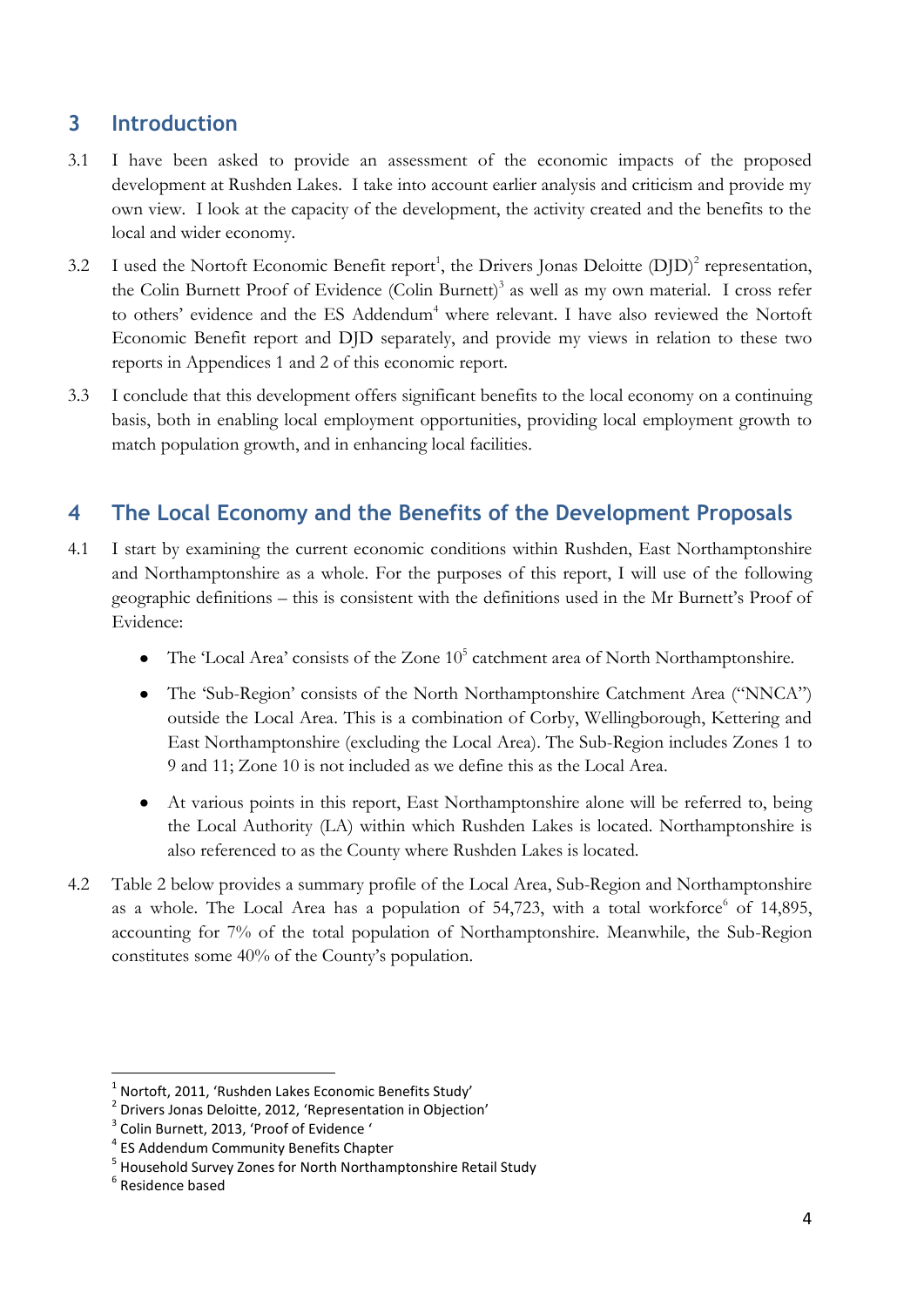*Table 2: Economic Background*

| 2011                                                                           | <b>Local Area</b> | <b>Sub-Region</b> | <b>Northamptonshire</b> |  |
|--------------------------------------------------------------------------------|-------------------|-------------------|-------------------------|--|
| Population                                                                     | 54.723            | 307.430           | 691,952                 |  |
| Employment <sup>'</sup>                                                        | 14.895            | 73,535            | 195,061                 |  |
| Course Colin Remet Droof of Enideese 2012, ONC, Annual Depulation Current 2012 |                   |                   |                         |  |

*Source: Colin Burnett Proof of Evidence 2013, ONS Annual Population Survey 2012*

4.3 Table 3 shows that the unemployment rate in East Northamptonshire is higher than in the County and the surrounding region. While the County as a whole has seen a significant fall in its unemployment rate since 2009, the recovery in East Northamptonshire has been modest.

*Table 3: Unemployment Rate aged 16-64, broken down by area*

| Area                                                               | 2005                                                | 2009 | 2012 |  |  |
|--------------------------------------------------------------------|-----------------------------------------------------|------|------|--|--|
| East Northants                                                     | 2.6                                                 | 9.2  | 8.6  |  |  |
| <b>NNCA</b>                                                        | 3.6                                                 | 8.0  | 6.5  |  |  |
| Northamptonshire                                                   | 3.9                                                 | 7.6  | 5.6  |  |  |
| England                                                            | 4.9                                                 | 7.8  | 8.0  |  |  |
| $\sim$ $\sim$<br>$\sim$<br>$\bigcap$ $\bigcap$ $\bigcap$ $\bigcap$ | $\mathbf{r}$ . $\mathbf{r}$<br>$\sim$ $\sim$ $\sim$ |      |      |  |  |

*Source: ONS Annual Population Survey 2012*

- 4.4 In 2012, East Northamptonshire had approximately 3,900 unemployed residents, and approximately 10,800 residents were jobless in North Northamptonshire. North Northamptonshire as a whole makes up a significant amount of the total 20,200 residents unemployed in the Northamptonshire County.
- 4.5 To[t](#page-4-0)al claimant count<sup>8</sup> is presented in Table 4. The area of Rushden as of April 2013 had a claimant count of 1,130<sup>8</sup>. This is double the claimant count the area had in April 2008 (at 565). Meanwhile, Wellingborough has a current claimant count of 2,355, which is almost double that in April 2008 (at 1,220).

<span id="page-4-0"></span>

| Table 4: Claimant Count |                       |
|-------------------------|-----------------------|
| Area                    | <b>Claimant Count</b> |
| Rushden                 | 1,130                 |
| Wellingborough          | 2,355                 |

*Source: NOMIS 2013 - ONS Claimant Count April 2013*

4.6 Against this backdrop, the development proposals at Rushden Lakes will help to address some of the unemployment problems in both the Local Area and the Sub-Region. Overall, the main economic benefits of the development proposals are: first, the number of jobs that will be created in both the local and wider areas; and second, the spending that will be generated by the new retail facilities, or retained within the local area.

#### **Employment Creation**

#### **Construction Phase**

**.** 

4.7 The standard method for calculating the number of construction jobs created is to use the total construction value divided by the GVA per construction employee. Taking standard industry

 $<sup>7</sup>$  Employment estimated on ward boundaries nearest to Zone definitions</sup>

<sup>8</sup> NOMIS 2013 - ONS Claimant Count April 2013 Category: Job Centre Plus Offices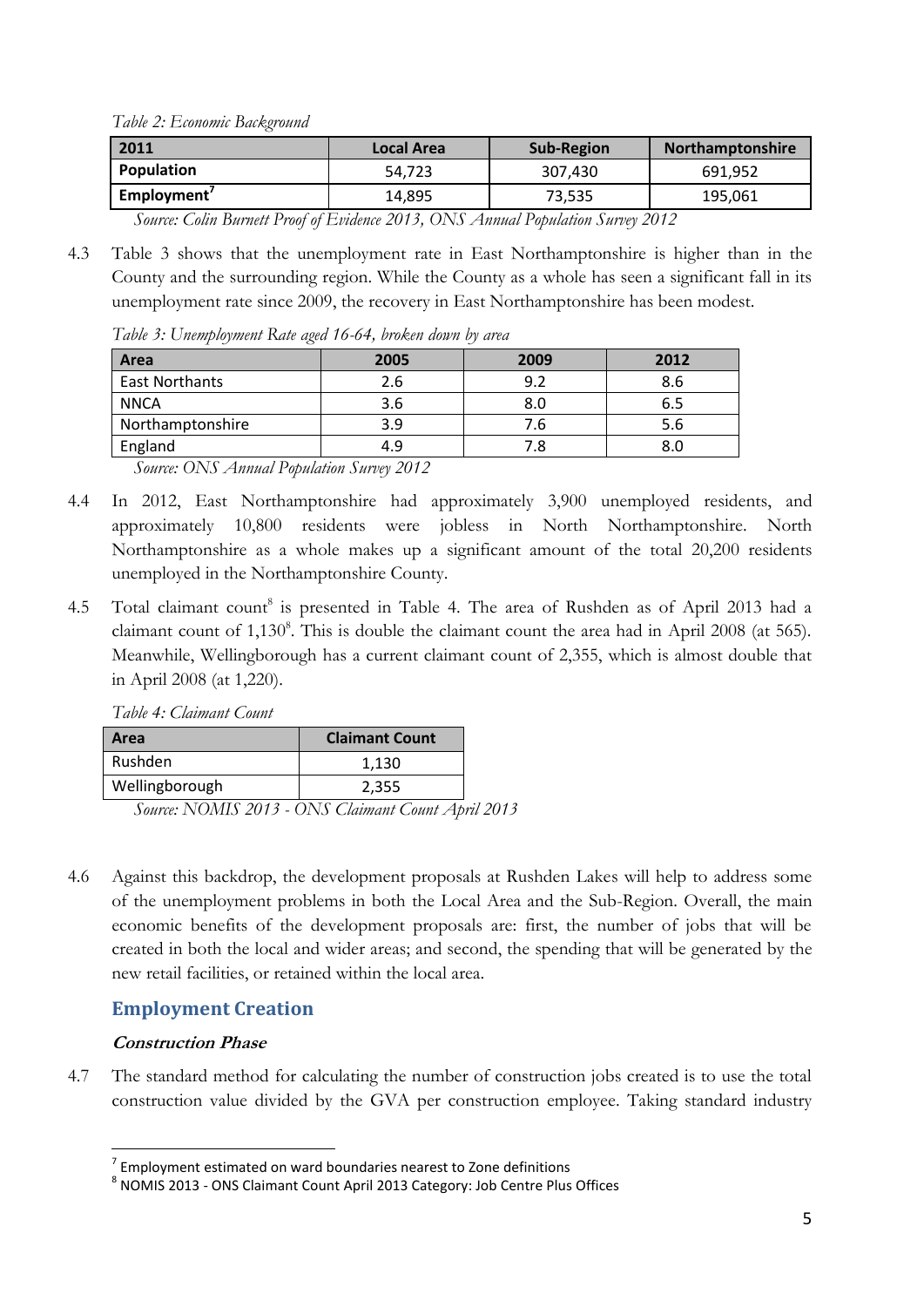figures for construction costs and estimated floorspace data, the total cost of the development proposals could be around  $\frac{1}{75}$ m.

- 4.8 If the average output per employee in the construction sector of  $\text{\textsterling}83,500^{\circ}$  is used then 900 person years' worth of FTE construction employment would be added over the 12-18 months construction period.
- 4.9 This is considerably larger than the figures estimated in the Nortoft report<sup>10</sup>. The Nortoft estimate of 250 construction jobs, which were provided by the project managers, appears to be too conservative. The ES Addendum uses a similar approach to generate 290 direct jobs, to which a multiplier was added to create a total of 473 jobs. There is thus a variety of possible estimates for this temporary addition.

#### <span id="page-5-0"></span>**Operational Phase**

- 4.10 Turning to the operational phase, the standard employment densities from the Homes & Communities Agency Employment Densities Guide  $2^{nd}$  Edition  $(2010)^{11}$  are used here - these are the most recent guidance and are widely accepted. These are used in conjunction with the proposed floorspace mix at Rushden Lakes, as referred to in Colin Burnett's evidence<sup>12</sup>. Overall, as shown in Table 5, a total of 1,359 direct jobs are created in the operational phase, most of which is due to the retail space. These estimates differ slightly from those in the ES Addendum, because of updated floorspace numbers.
- 4.11 On the retail front, it is estimated that 1,211 direct jobs would be created. It is worth noting that retail warehouse space has been separated from standard retail space to account for a lower employment density in the Garden Centre.
- 4.12 On the non-retail front, it is estimated that 148 direct non-retail jobs would be created. A 3\* hotel is assumed as the 'worst case scenario', to give a most conservative estimate for hotel jobs. Meanwhile, consistent with the Nortoft report, some 25 direct miscellaneous jobs will be created by the crèche, visitor centre, site security and site management.

| Floor space use       | NIA floor space m <sup>2</sup> | Average $m^2$ per FTE | <b>FTE direct jobs</b> |
|-----------------------|--------------------------------|-----------------------|------------------------|
| <b>Retail</b>         | 21,997                         | 19                    | 1158                   |
| <b>Garden Centre</b>  | 4750                           | 90                    | 53                     |
| <b>Hotel</b>          | $112^{13}$                     | 2                     | 56                     |
| Leisure <sup>14</sup> | $1,172^{12}$                   | 65                    | 18                     |
| <b>Restaurant</b>     | $891^{12}$                     | 18                    | 50                     |
| <b>Miscellaneous</b>  |                                |                       | 25                     |
| <b>Total</b>          |                                |                       | 1,359                  |

*Table 5: Operational phase job creation, Volterra calculations* 

*Source: Colin Burnett Proof of Evidence 2013, Volterra 2013. Note: Totals may not add up due to rounding.*

<sup>&</sup>lt;sup>9</sup> Figure used in the Drivers Jonas Deloitte 'Representations in Objection on behalf of Legal & General'

<sup>10</sup> Nortoft, 2011, 'Rushden Lakes Economic Benefit Study'

<sup>&</sup>lt;sup>11</sup> Homes & Communities Agency, 2010, 'Employment Densities Guide', 2<sup>nd</sup> Edition, Drivers Jonas Deloitte

<sup>&</sup>lt;sup>12</sup> GIA converted to NIA using ratio of 0.8 where required

<sup>&</sup>lt;sup>13</sup> Number of beds

 $14$  Leisure space will include a health club and other leisure activities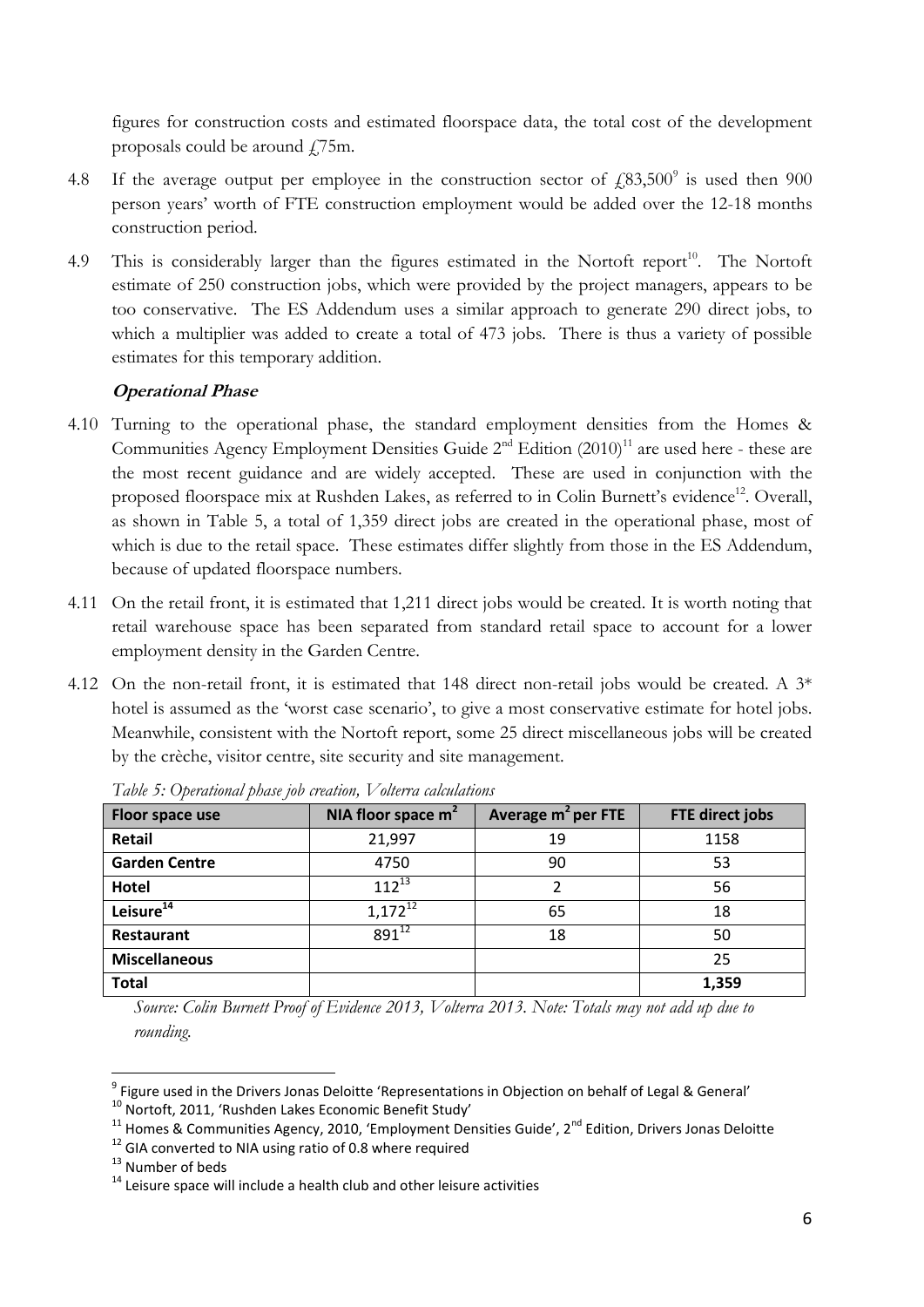## **Local Employment**

- 4.13 The allocation of the jobs to residents in the Local Area and the Sub-Regional area is estimated based on the most recent travel to work flow data. This is taken from the 2001 Census, since 2011 data will not be available until the end of the year<sup>15</sup>.
	- For construction jobs creation, our assumption is that 80% of the jobs are likely to be taken by residents of North Northamptonshire, including both the Local Area and sub-Region
	- This means that there will be 720 person years of construction employment that are taken by residents of North Northamptonshire, or using the ES Addendum that there will be 394 jobs.
	- For both retail and non-retail operational job creation, our analysis is that 60% of jobs are likely to be taken by residents of the Local Area, and 20% by residents of the Sub-Region
	- For retail, this means 727 jobs for residents of the Local Area, and 242 jobs are taken by residents of the Sub-Region
	- For non-retail, 89 jobs are taken by residents of Local Area, and 30 for residents of the Sub-Region
- 4.14 In construction, around 84% of construction workers in East Northamptonshire are residents of North Northamptonshire. I use a conservative estimate of 80% as an appropriate take-up rate for North Northamptonshire residents for the new construction jobs.
- 4.15 Operational job take-up is presented in Table 6.

|               |                         | <b>Residents of</b><br><b>Local Area</b><br>60% | <b>Residents of Sub-</b><br><b>Region</b><br>20% | <b>Residents outside</b><br><b>Sub-Region and</b><br><b>Local Area</b><br>20% | <b>Total</b> |
|---------------|-------------------------|-------------------------------------------------|--------------------------------------------------|-------------------------------------------------------------------------------|--------------|
|               |                         | <b>FTE</b>                                      | <b>FTE</b>                                       | <b>FTE</b>                                                                    | <b>FTE</b>   |
| <b>Retail</b> |                         | 727                                             | 242                                              | 242                                                                           | 1,211        |
| Non-          | Hotel                   | 34                                              | 11                                               | 11                                                                            | 56           |
| <b>Retail</b> | Leisure                 | 11                                              | 4                                                | 4                                                                             | 18           |
|               | Restaurant              | 30                                              | 10                                               | 10                                                                            | 50           |
|               | Other                   | 15                                              | 5                                                | 5                                                                             | 25           |
|               | <b>Total Non-retail</b> | 89                                              | 30                                               | 30                                                                            | 149          |

*Table 6: Volterra operational direct job calculations*

*Source: Volterra 2013. Note: Totals may not add up due to rounding.*

- 4.16 There is no detailed travel to work data for Zone 10 wards. However, around 62% of all workers within Zone 10 reside in Zone 10. I therefore use 60% as an appropriate take-up rate for Local Area residents for the new operational jobs, across all sectors.
- 4.17 For North Northamptonshire, 87% of retail, hotel and restaurant workers in East Northamptonshire are residents of North Northamptonshire. I use a conservative estimate of

**<sup>.</sup>** <sup>15</sup> ONS Census, 2001, 'Travel to work flow'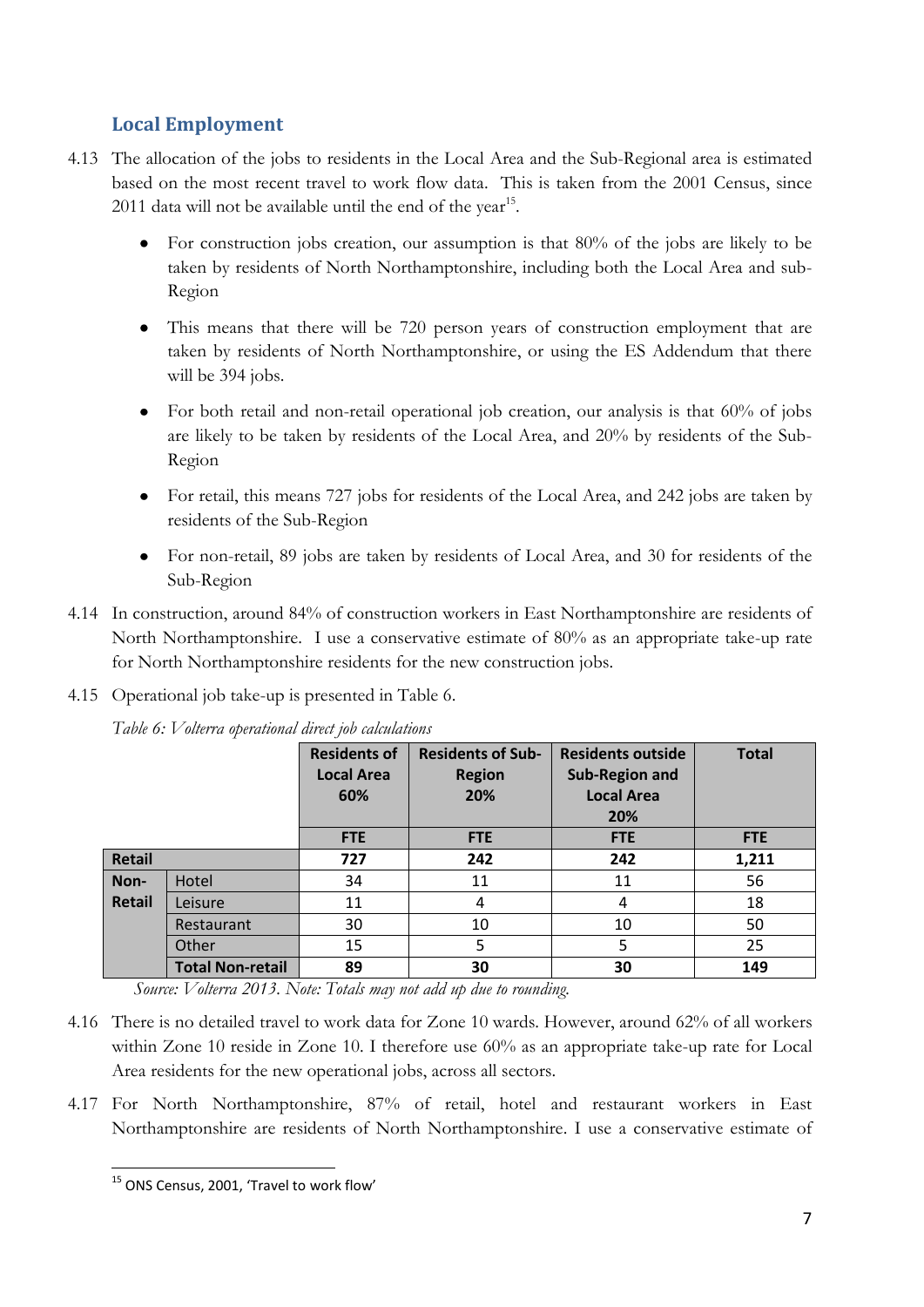20% as an appropriate take-up rate for Sub-Region residents for the new jobs. This is derived from an 80% take-up rate for North Northamptonshire, then discounting for the Local Area take-up of 60%. In both cases, the proximity of Wellingborough suggests that Wellingborough residents would be well placed to access the new job opportunities.

4.18 The jobs created in Rushden Lakes will help to address some of the unemployment issues in the Local Area and the Sub-Region. I have already shown that unemployment has almost doubled in Rushden and other surrounding towns (including Wellingborough) since 2008. Indeed, representations on the proposals from local residents confirm the suitability of the new job opportunities to be created by Rushden Lakes: '*This development will bring new jobs to the area not only for Rushden people but for others in surrounding towns.*' <sup>16</sup> '*We need Rushden Lakes to bring new jobs into the area and boost the economy. We need part-time jobs in shops and the leisure industry*' [16](#page-7-0) .

#### <span id="page-7-0"></span>**Multiplier Effect**

- 4.19 The analysis above has dealt with the jobs that are directly created by the development proposals. However, these jobs will also result in indirect benefits to other sectors indirectly boosting jobs in these other industries. The English Partnerships Additionality Guide<sup>17</sup> provides a framework for the estimation of net additional impacts of development including multiplier effects.
- 4.20 Based on the English Partnerships Additionaility Guide, the composite multiplier is 1.5 at the Sub-Regional level, and 1.1 at Local Area level. In other words, for every 1 direct job created at Rushden Lakes, an additional half a job is created at the Sub-Region level. Meanwhile, for every 1 direct job created at Rushden Lakes, an additional one tenth of an extra job is created at the Local Area level. This is a more precise breakdown than in the ES Addendum.
- 4.21 Accordingly, as shown in Table 7, the total FTE retail jobs and indirect jobs (in both retail and other sectors) that Rushden Lakes would create is 1,526. Meanwhile, the total FTE non-retail plus indirect jobs that could be created is 188.

|               |                   | <b>Local Area</b> | <b>Sub-Region</b> | <b>Outside Sub-Region</b><br>and Local Area | <b>Total</b>             |
|---------------|-------------------|-------------------|-------------------|---------------------------------------------|--------------------------|
|               |                   | <b>FTE</b>        | <b>FTE</b>        | <b>FTE</b>                                  | <b>FTE</b>               |
| <b>Retail</b> | <b>Direct</b>     | 727               | 242               | 242                                         | 1,211                    |
|               | <b>Multiplier</b> | 1.1               | 1.5               | 1.5                                         | $\overline{\phantom{a}}$ |
|               | Indirect          | 73                | 121               | 121                                         | 315                      |
|               | <b>Total</b>      | 800               | 363               | 363                                         | 1,526                    |
| Non-          | <b>Direct</b>     | 89                | 30                | 30                                          | 149                      |
| <b>Retail</b> | <b>Multiplier</b> | 1.1               | 1.5               | 1.5                                         | $\overline{\phantom{a}}$ |
|               | Indirect          | 9                 | 15                | 15                                          | 39                       |
|               | <b>Total</b>      | 98                | 45                | 45                                          | 188                      |

*Table 7: Volterra total job calculations* 

*Source: Volterra 2013. Note: Totals may not add up due to rounding.*

 $^{16}$  LXB, 2013, 'Rushden Lakes Third Party Reps Analysis – Appendix 1'

 $17$  English Partnerships, 2008, 'Additionality Guide', 3<sup>rd</sup> Edition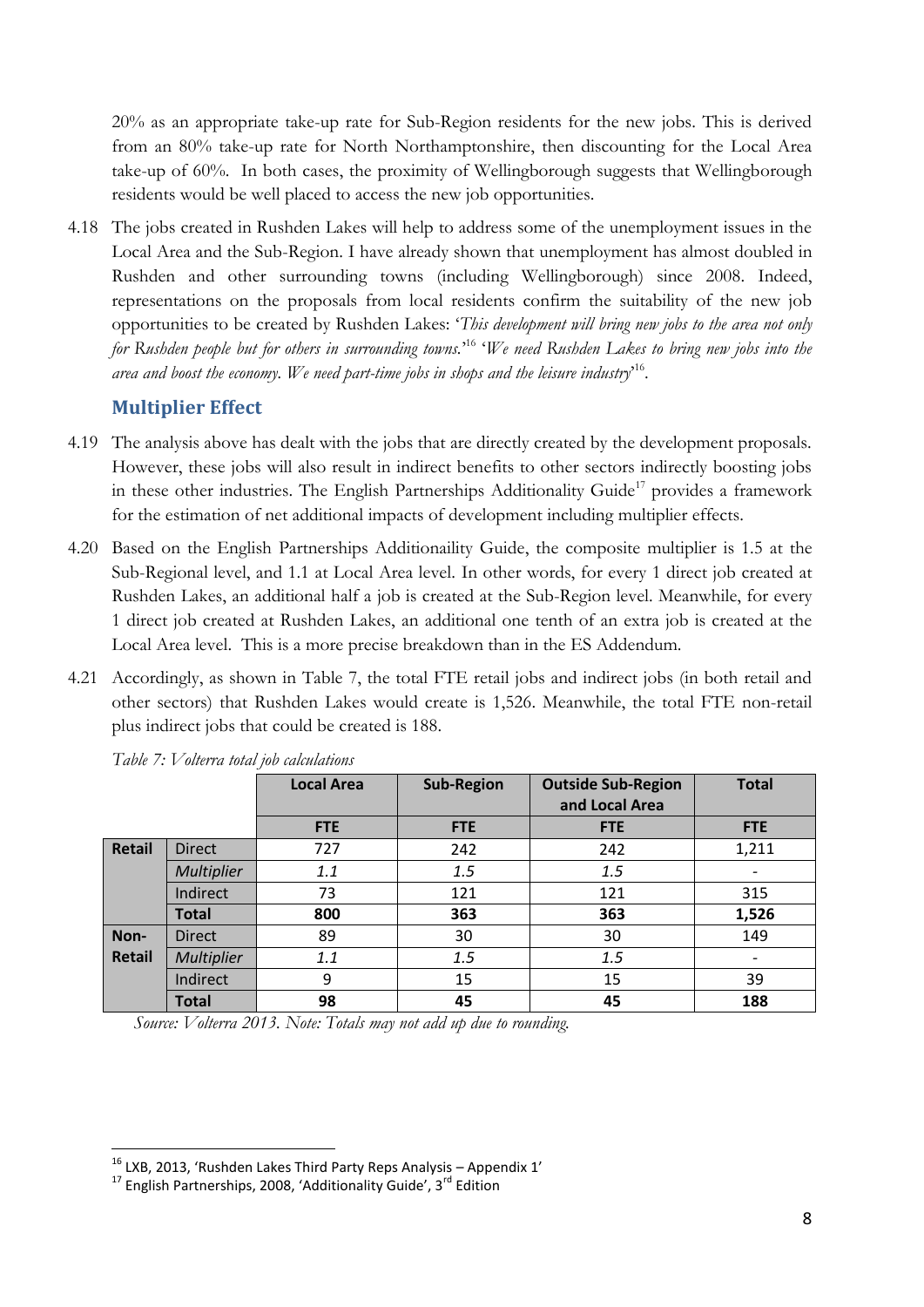### **Output Benefit**

- 4.22 These FTE jobs have an economic benefit value. An appropriate level of GVA must be attached to the total FTE job numbers to calculate this. The  $GVA^{18}$  figure used is that for North Northamptonshire per head, according to ONS based on an income approach, at  $f_1$ 17,835. This is the most suitable figure, using the most appropriate area to the location of Rushden Lakes, and an average of all employment sectors. Note GVA is not broken down by industry sector at this small geographic level.
- 4.23 I am here allocating the economic activity according to the take-up of employment, so that the benefit accrues to where workers live.
- 4.24 Accordingly, the economic benefit of the FTE retail jobs created at Rushden would be  $f(27.2m)$ per year, of which the economic benefit to the Local Area is  $f$ 14.2m per year, and the economic benefit to the Sub-Region is  $f_0$ . 5m per year. Meanwhile, the economic benefit of the FTE nonretail jobs created at Rushden would be  $\dot{\gamma}$  3.4m pa, of which the economic benefit to the Local Area is  $f_1$ 1.8m pa, and the economic benefit to the Sub-Region is  $f_1$ 0.8m pa.

|               |               |            | <b>Local Area</b> |            | <b>Sub-Region</b> |            | <b>Outside Sub-</b><br><b>Region and</b><br><b>Local Area</b> |            | <b>Total</b>  |
|---------------|---------------|------------|-------------------|------------|-------------------|------------|---------------------------------------------------------------|------------|---------------|
|               |               | <b>FTE</b> | $EB$ ( $Em$ )     | <b>FTE</b> | $EB$ ( $Em$ )     | <b>FTE</b> | $EB$ ( $Em$ )                                                 | <b>FTE</b> | $EB$ ( $Em$ ) |
| <b>Retail</b> | <b>Direct</b> | 727        | 13.0              | 242        | 4.3               | 242        | 4.3                                                           | 1,211      | 21.6          |
|               | Indirect      | 73         | 1.3               | 121        | 2.2               | 121        | 2.2                                                           | 315        | 5.6           |
|               | <b>Total</b>  | 800        | 14.2              | 363        | 6.5               | 363        | 6.5                                                           | 1,526      | 27.2          |
| Non-          | <b>Direct</b> | 89         | 1.6               | 30         | 0.5               | 30         | 0.5                                                           | 149        | 2.7           |
| <b>Retail</b> | Indirect      | 9          | 0.2               | 15         | 0.3               | 15         | 0.3                                                           | 39         | 0.7           |
|               | <b>Total</b>  | 98         | 1.8               | 45         | 0.8               | 45         | 0.8                                                           | 188        | 3.4           |

*Table 8: Volterra economic benefit calculations* 

*Source: Volterra 2013. Note: Totals may not add up due to rounding*

# **5 Capturing Growth**

- 5.1 The DJD objections to Rushden Lakes centre on the potential for the development to displace existing and planned retail activities elsewhere. However, this would only be true in a static world. In a changing world, we need to also consider how the future may be different. For this section I draw on evidence from Experian population and expenditure projections – consistent with the evidence used in Colin Burnett's proof.
- 5.2 For instance, both the Local Area and the Sub-Region are projected to see substantial growth in population. In this context, Rushden Lakes can be supported by growth.
- 5.3 Throughout this section, reference to Sub-Region will include Zones 7, 9 and 11. Colin Burnett states Rushden Lakes will generate most of its Sub-Region turnover from Zones 7, 9 and 11. Therefore, these Zones will make up the Sub-Region for this section. Northampton will also be included at each stage as a comparator.

**<sup>.</sup>** <sup>18</sup> ONS Regional Gross Value Added, 2012, 'Income Approach'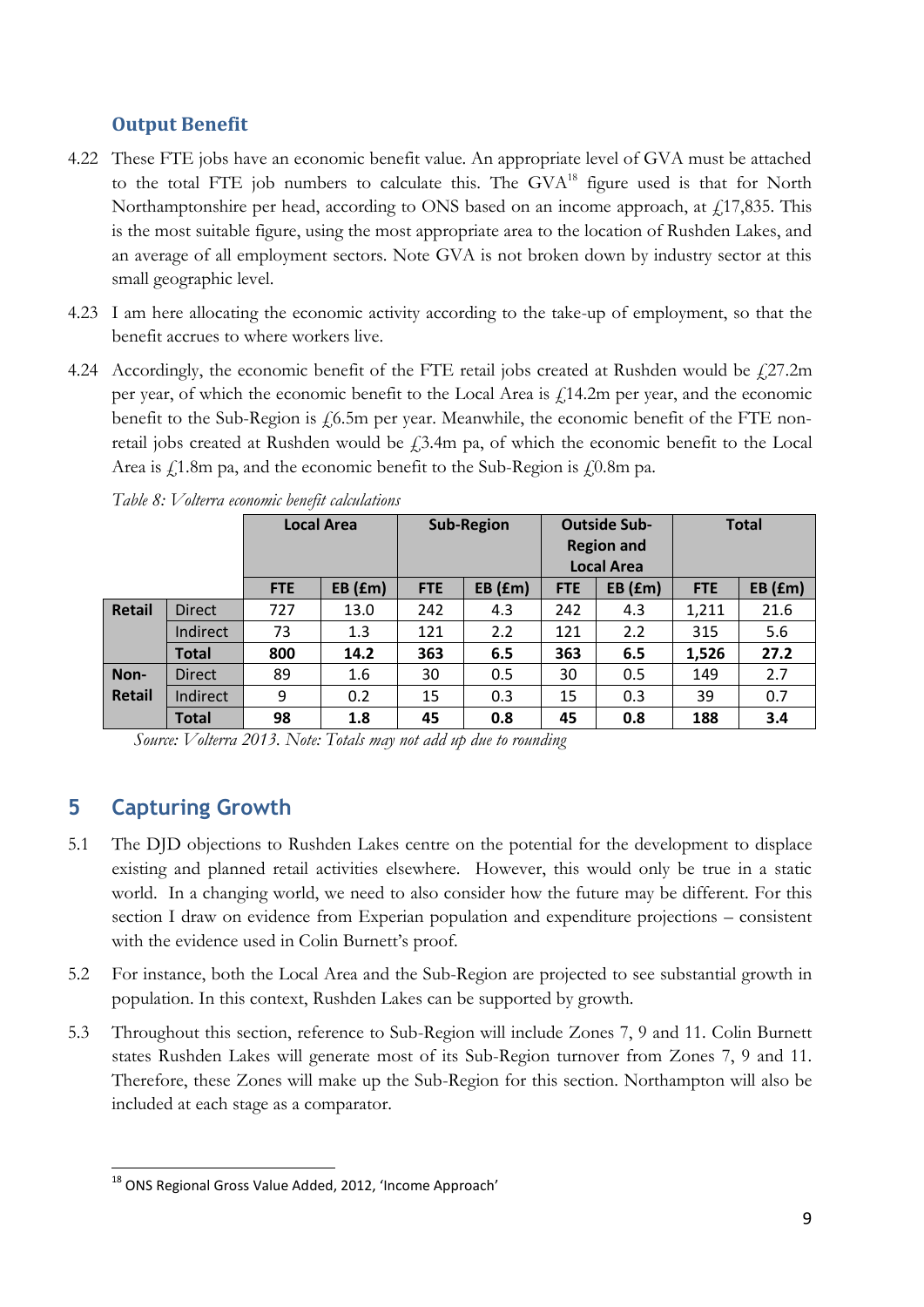# **Population Growth**

5.4 According to Colin Burnett evidence using Experian's Population Projections<sup>19</sup>, population growth between the years of 2011 and 2018 is predicted to be substantial at the Local Area and Sub-Region level. This growth is particularly strong in Northampton (West Northamptonshire study zones 4, 5, 6, and 7)and in addition I understand that these projections take no account of major investments such as that in the urban extension of WEAST at Wellingborough

| Population            | <b>Local Area</b> | <b>Sub-Region</b> | <b>Northampton</b> |
|-----------------------|-------------------|-------------------|--------------------|
| 2011                  | 54.723            | 90,721            | 215,305            |
| 2018                  | 58,688            | 96,809            | 241,519            |
| <b>Growth 2011-18</b> | 3,965             | 6088              | 26,214             |
| % growth 2011-18      | 7%                | 7%                | 11%                |

*Table 9: Population Growth in the Local and Sub-Region area, and Northampton comparison*

*Source: Colin Burnett Proof of Evidence 2013, Experian Population Projections 2011* 

#### **Spending Growth**

5.5 Population growth will be associated with increased spending. Comparison goods spend is set to increase substantially within the Local Area and Sub-Region levels, as well as in Northampton. Using Colin Burnett Tables BPD1 and BPD10, I show the Experian<sup>20</sup> forecast for spending on comparison goods in Table 10, broken down by the relevant area.

*Table 10: Comparison goods spend growth in the Local and Sub-Region area, and Northampton comparison, in £millions*

| Comparison goods spend (£m) | <b>Local Area</b> | <b>Sub-Region</b> | Northampton |
|-----------------------------|-------------------|-------------------|-------------|
| 2011                        | 144               | 222               | 513         |
| 2018                        | 173               | 265               | 644         |
| <b>Growth 2011-18</b>       | 29                | 43                | 131         |
| % growth 2011-18            | 20%               | 19%               | 26%         |

*Source: Colin Burnett Proof of Evidence 2013 Tables BDP 1 and 10, Experian Expenditure Projections 2011* 

- 5.6 Local Area comparison goods spend is projected to increase by 20% on the 2011 total of £144m, a significant growth in the expenditure total by Local Area residents. At the Sub-Region and Northampton levels, spending on comparison goods is projected to increase by  $f<sub>1</sub>43m$  and £131m respectively. These are substantial increases which will support increased capacity across the whole region.
- 5.7 The retail analysis from Colin Burnett shows that spending in other 'town centres' is higher in 2018 (when Rushden Lakes is built) than currently. Colin Burnett Tables 3.1 and 3.3 showing town centre turnover projections is replicated in Table 11. In other words, the trade diversion effects of the development are overtaken by growth in the short term to 2018.

 $^{19}$  Experian, 2011, 'Experian population projections – revised ONS 2011 census based'

 $20$  Experian. 2011, 'Experian based expenditure figures'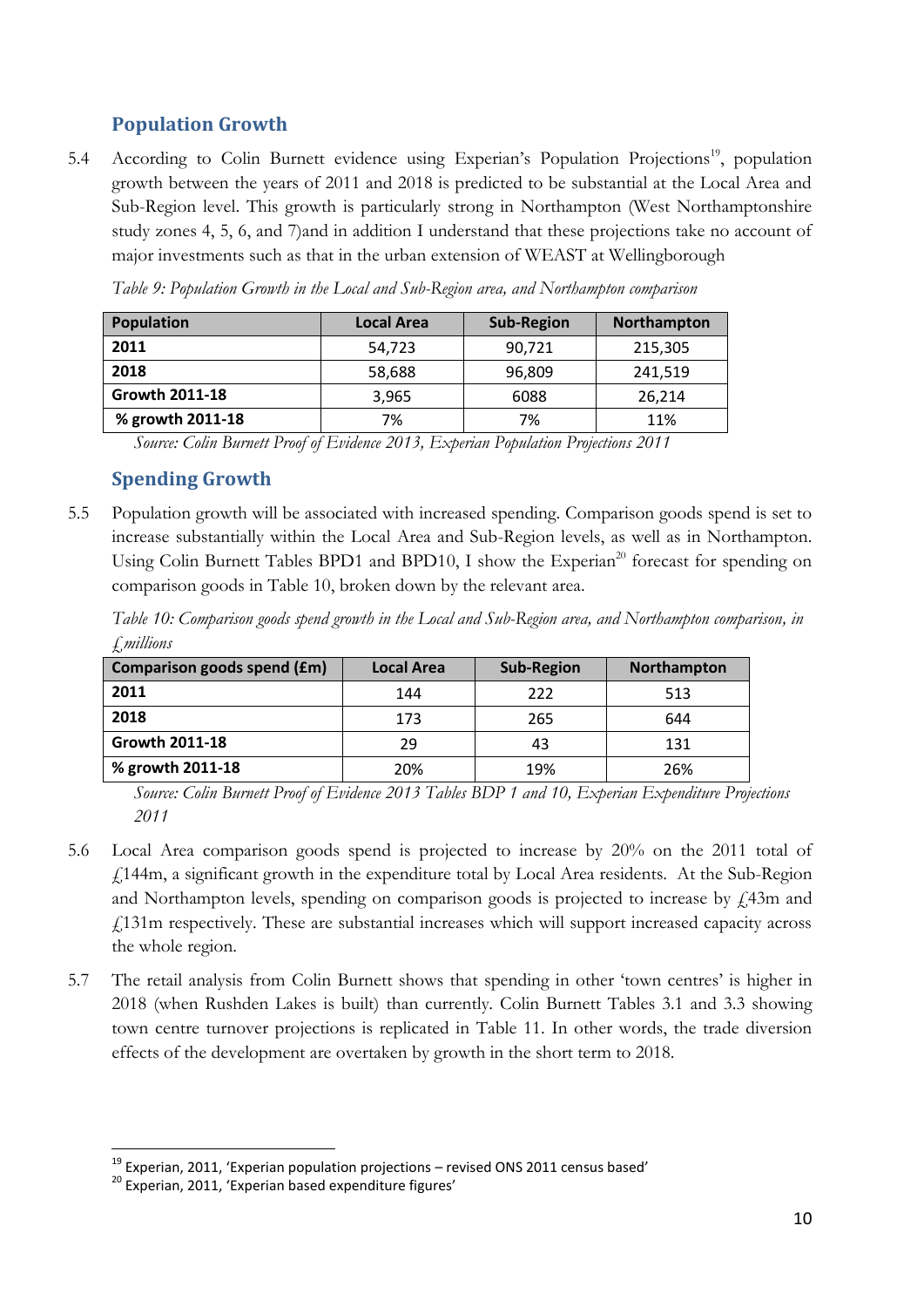| <b>Town Centre</b>       | 2011 Turnover (£m) | 2018 Turnover with<br><b>Rushden Lakes (£m)</b> |
|--------------------------|--------------------|-------------------------------------------------|
| <b>Rushden TC</b>        | 36.7               | 40.4                                            |
| <b>Wellingborough TC</b> | 79.0               | 84.3                                            |
| <b>Kettering TC</b>      | 129.1              | 148.3                                           |
| <b>Corby TC</b>          | 70.5               | 81.2                                            |
| <b>Northampton TC</b>    | 289.8              | 328.9                                           |

*Table 11: Town centre turnover projections, 2018 with Rushden Lakes*

*Source: Colin Burnett Proof of Evidence 2013 - Tables 3.1 and 3.3*

#### **6 Visitor Impact**

**.** 

6.1 Finally, I consider how Rushden Lakes will meet some of the key aims of East Northamptonshire's Tourism and Economic Development Strategy.<sup>21,22</sup>

#### <span id="page-10-1"></span><span id="page-10-0"></span>**Current Sub-Region and Local Tourism Strategy**

- 6.2 A main priority of the East Northamptonshire District Council is to promote economic growth and job creation through the development of its tourism sector.
- 6.3 East Northamptonshire's two most recent Economic Development and Tourism Strategy reports focus on promoting economic growth and job creation through the development of its tourism sector. East Northamptonshire aims to achieve this by utilising the area's best asset, the Nene River Valley, to create a brand of tourism that accompanies 'healthy living' and 'creative and green industries'. This is believed to be, and will be used as, the most effective tool of realising the business and employment opportunities from an increase in tourism spend.
- 6.4 The 2010-15 East Northamptonshire Tourism Strategy<sup>[21](#page-10-0)</sup> estimated that tourism spending generated some  $f$ 74.5m annually, which allows the creation of 1,238 Full Time Equivalent (FTE) local jobs. The report describes supporting the 'improvement of the district's market towns by increasing visitor numbers' as an essential corporate outcome of East Northamptonshire's strategy. The current size of tourism numbers and spend within East Northamptonshire is too low.
- 6.5 The most up to date East Northamptonshire Tourism Strategy: 2013-16[22](#page-10-1), identifies that 'tourism makes a major contribution towards the economic well-being and quality of life of the communities and businesses in the rural areas.' The focus remains on developing the tourism sector further. East Northamptonshire plans to achieve this growth by locating tourist and visitor facilities around the River Nene and wider Valley. Another requirement is to improve accessibility in the Valley area by foot, cycle and public transport.
- 6.6 Two initiatives have recently been put in place by East Northamptonshire as part of the development of its local tourism sector - both are outlined in the Nortoft report.

<sup>&</sup>lt;sup>21</sup> East Northamptonshire Council, 2010 'Tourism Strategy 2010-15'

<sup>&</sup>lt;sup>22</sup> East Northamptonshire Council, 2013 'Draft Economic Development and Tourism Strategy 2013-2016'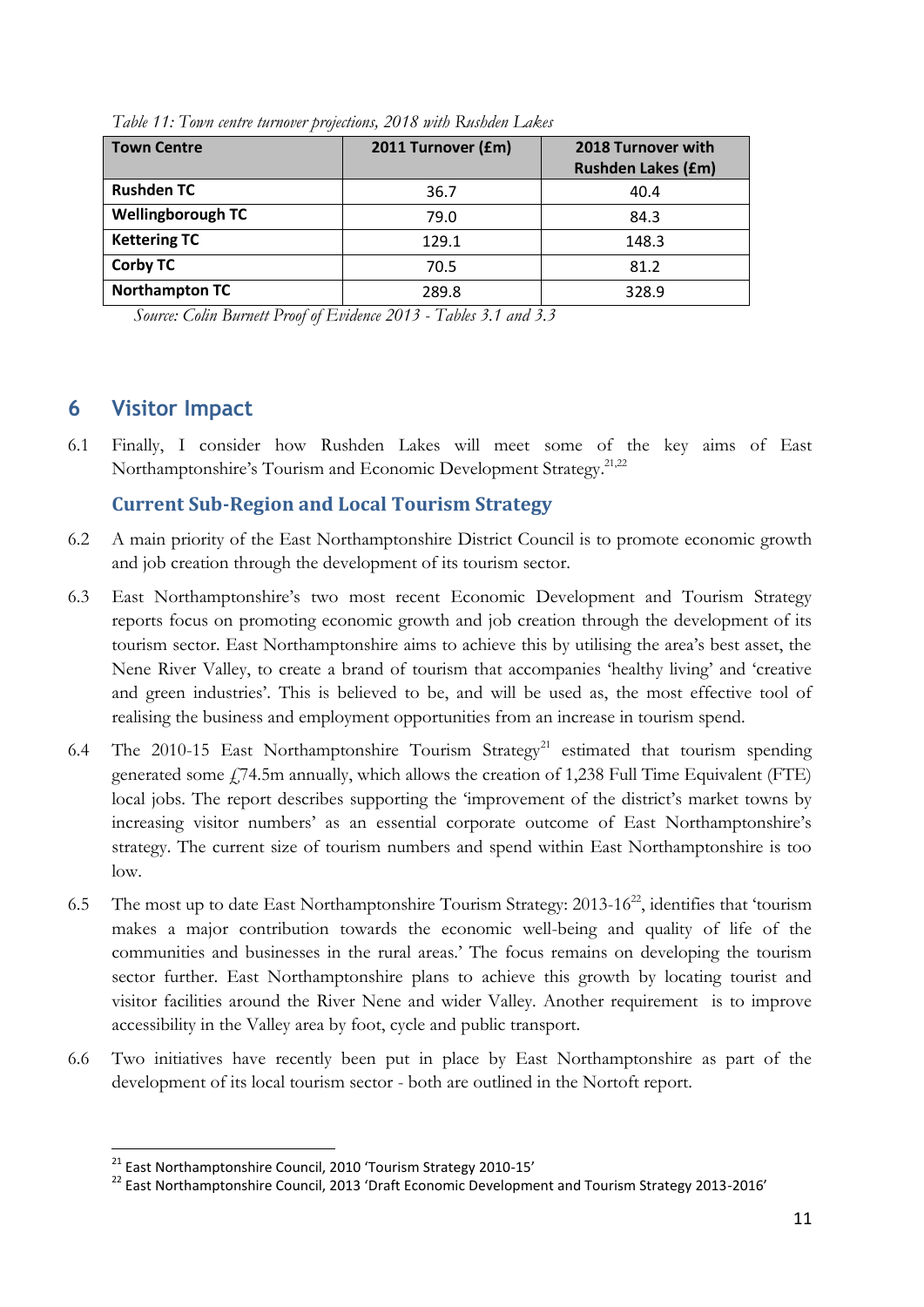- 6.7 The Green and Blue Ways to Active Leisure plan**Error! Bookmark not defined.** seeks to build the new tourism image presented in East Northamptonshire's Tourism Strategy. With a focus on the area's natural heritage, an increase in leisure use of the River Nene will be accompanied by the creation of green network routes to increase accessibility in the Valley area. New active leisure centres will form the basis of this.
- 6.8 The Destination Nene Valley Project**Error! Bookmark not defined.** builds on the opportunity of using the River Nene to attract visitors on a national scale. Included within the project outline is the idea of promoting a 'revitalised' product, East Northamptonshire's interpretation of developing Northamptonshire's green visitor economy. The aim is that these two initiatives will raise the profile and potential reach of the Nene Valley and Local Area, including Rushden, in attracting clusters of sustainable businesses.

#### <span id="page-11-0"></span>**The Impact of Rushden Lakes**

- 6.9 The Rushden Lakes retail and leisure development will enhance the use of the River Nene and wider Valley as a tourism destination.
- 6.10 The importance of the River Nene in East Northamptonshire's tourism initiatives will be supported by 'not only the retail destination, but also the other tourism and leisure elements such as the visitor centre, hotel, leisure centre, restaurants, and nature reserve.<sup>23</sup> There is little doubt that Rushden Lakes will make the most of the area's 'natural heritage' and increase the leisure use of the River Nene.
- 6.11 Furthermore, the development would enhance the creation of green network routes to increase accessibility in the valley area. This is a main aim of the Green and Blue ways to the Active Leisure plan, in which both East Northamptonshire Council and Northamptonshire County Council have invested many years assembling a network of green paths. More specifically, the development would create the link between Rushden and the Greenway. A footbridge will be built over the A45, allowing pedestrian and cycle access from Rushden/Higham for both workers and customers.
- 6.12 The significance of Rushden Lakes to East Northamptonshire has been confirmed by representatives of the Local Authority, 'Discussions with Council Members and senior officers have confirmed the key role that the Rushden Lakes retail and leisure proposals could play in helping deliver outcomes in the Council's economically important Tourism Strategy.<sup>[23](#page-11-0)</sup> Indeed, it represents a 'chance to reinvent the area'<sup>24</sup>.
- 6.13 It is mentioned in the Nortoft Economic Benefit report that Rushden Lakes will encourage 'repeat visits and longer stays in the District and County<sup>[23](#page-11-0)</sup>, with which I agree. There is an opportunity to increase net visitors to the larger Northamptonshire area.

**<sup>.</sup>** <sup>23</sup> Nortoft, 2011, 'Rushden Lakes Economic Benefits Study'

 $24$  LXB, 2013, 'Rushden Lakes Third Party Reps Analysis – Appendix 1'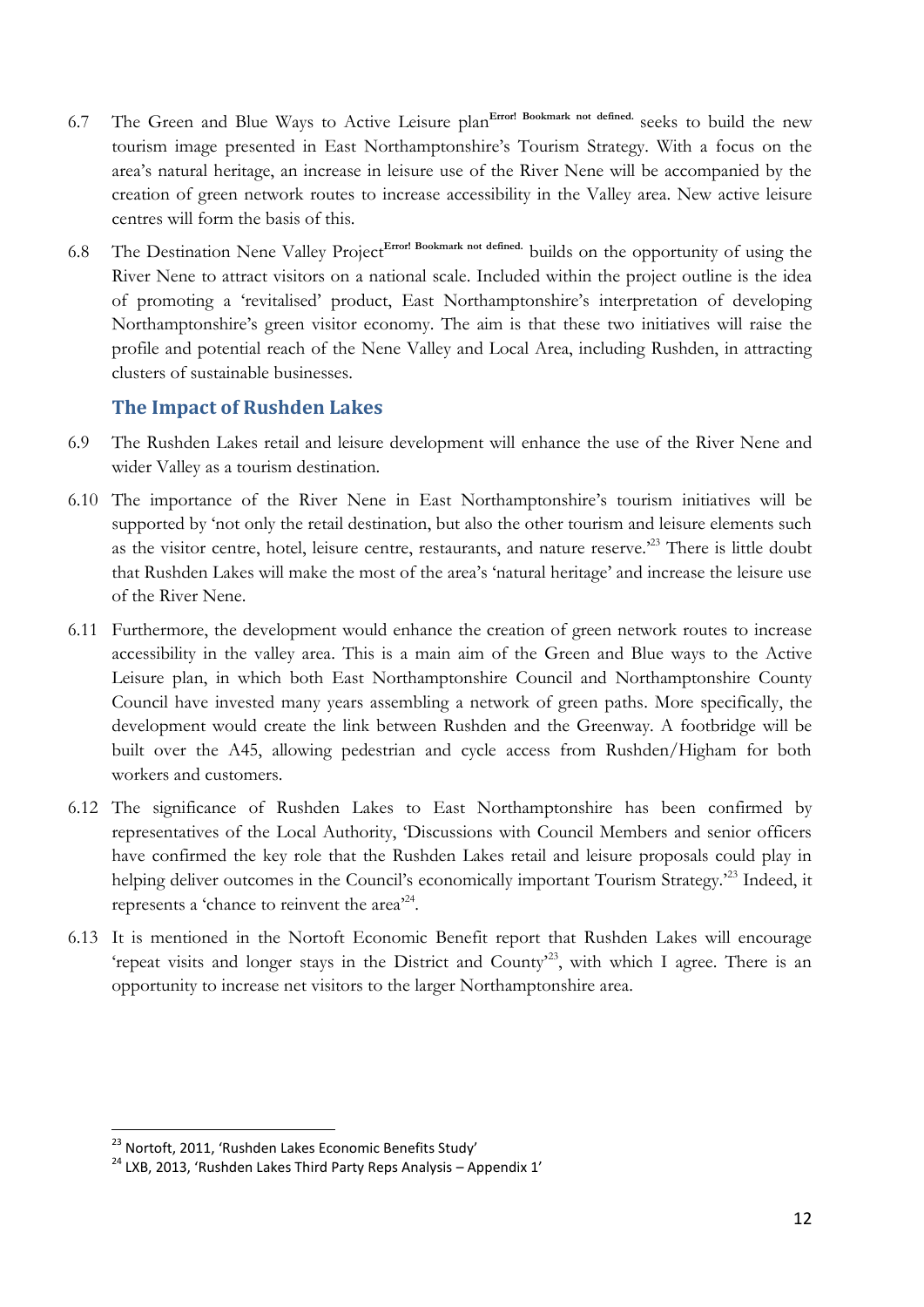# **7 Conclusion**

- 7.1 I conclude that the proposed development of Rushden Lakes will significantly benefit the economies of Rushden and North Northamptonshire. The proposed development will create a total of 1,714 jobs once the development is fully operational. It will also help to retain some expenditure within the local area.
- 7.2 The current economic conditions within Rushden and North Northamptonshire mean the majority of economic benefits from these jobs will be retained within these areas. Indeed, the new jobs created by the development proposals should help to reduce unemployment levels in both the local area and in North Northamptonshire as a whole.
- 7.3 The vast majority of the jobs created by Rushden Lakes, as well as their associated economic value, are likely to be a net addition to the economy of North Northamptonshire. Displacement of jobs from current or planned retail operations in North Northamptonshire is likely to be minimal. This is shown by the spending analysis of Colin Burnett and the expected growth in population and expenditure within Rushden and the wider area both in the North Northampton and Northamptonshire more generally.
- 7.4 The displacement of current and future expenditure on comparison goods is also likely to be small, because of the expected growth in population and expenditure. The projected clawback (£56m) from other towns in the surrounding region should be measured against the projected growth in population and expenditure in those towns, and the overall size of the retail market in Northamptonshire.
- 7.5 Finally, Rushden Lakes will also help to meet some of the key aims of East Northamptonshire's Tourism and Economic Development Strategy. The development is likely to encourage repeat visits and longer stays in the District itself and the County as a whole.
- <span id="page-12-0"></span>7.6 I have reviewed the ES Addendum Community Benefits Chapter<sup>[25](#page-12-0)</sup> and whilst my methodological approach and some conclusions differ from those adopted by Nortoft and Campbell Reith, I do not consider that any of the residual impact levels identified in Table  $11.16^{25}$  would change materially as a consequence of my approach.

<sup>&</sup>lt;sup>25</sup> ES Addendum Community Benefits Chapter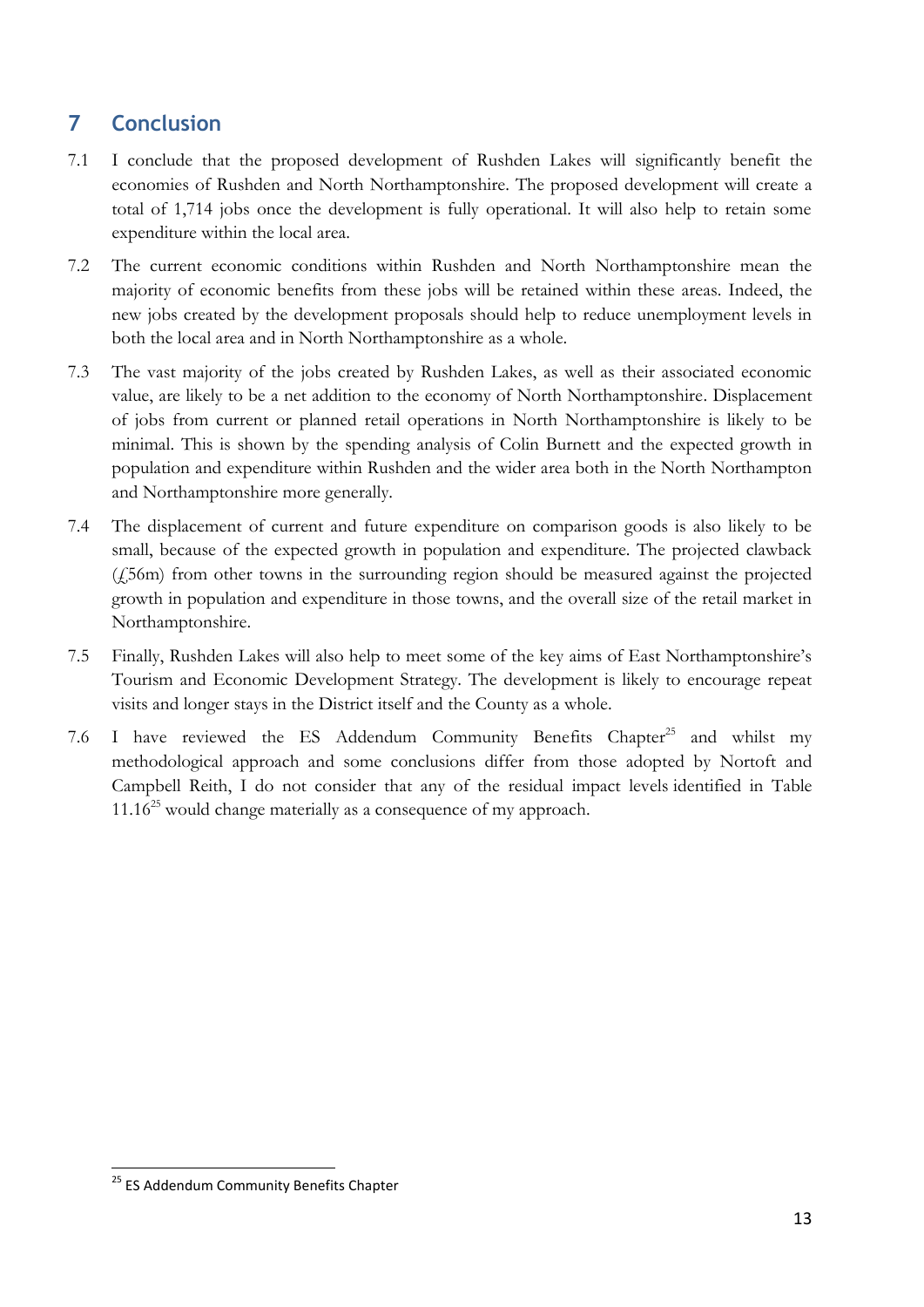# **8 Appendix I: Nortoft Report**

8.1 This appendix makes reference to the Nortoft Rushden Lakes Economic Benefits Study (2011).

#### **Construction Phase**

8.2 Although Nortoft have used a non-standard methodology for assessing the employment created during the **construction** phase, it is a reasonable one and produces a more modest estimate than the standard approach.

#### **Operational Phase**

8.3 For **operational** phase job creation, Nortoft use old employment densities from the English Partnerships' Employment Density Guide (2001). This generates a higher value of created direct jobs at Rushden Lakes than using up to date densities. However, the difference is only 195 jobs.

#### **Local Employment Output Benefit**

8.4 The allocation of jobs to the Local Area, Northamptonshire and the UK is based on the assumption that only 20% of the jobs and economic benefits will be retained within Rushden and East Northamptonshire. I estimate that the leakage outside the area to be much more limited given the type of jobs created.

#### **Multiplier Effect**

8.5 The scale of multiplier used by Nortoft is matched in the English Partnerships study where there is a strong local supply chain, and strong income effects over a regional area. This is a multiplier of 1.63. No analysis is given of the geographical distribution of the multiplier jobs. I conclude it is hard to justify the value of the multiplier used here, which has been designed for another purpose. I have used more modest multipliers

#### **Output Benefit**

8.6 Wages have been used to calculate output benefit, rather than output. However, the actual estimates do not differ very significantly from the use of a value added output estimate.